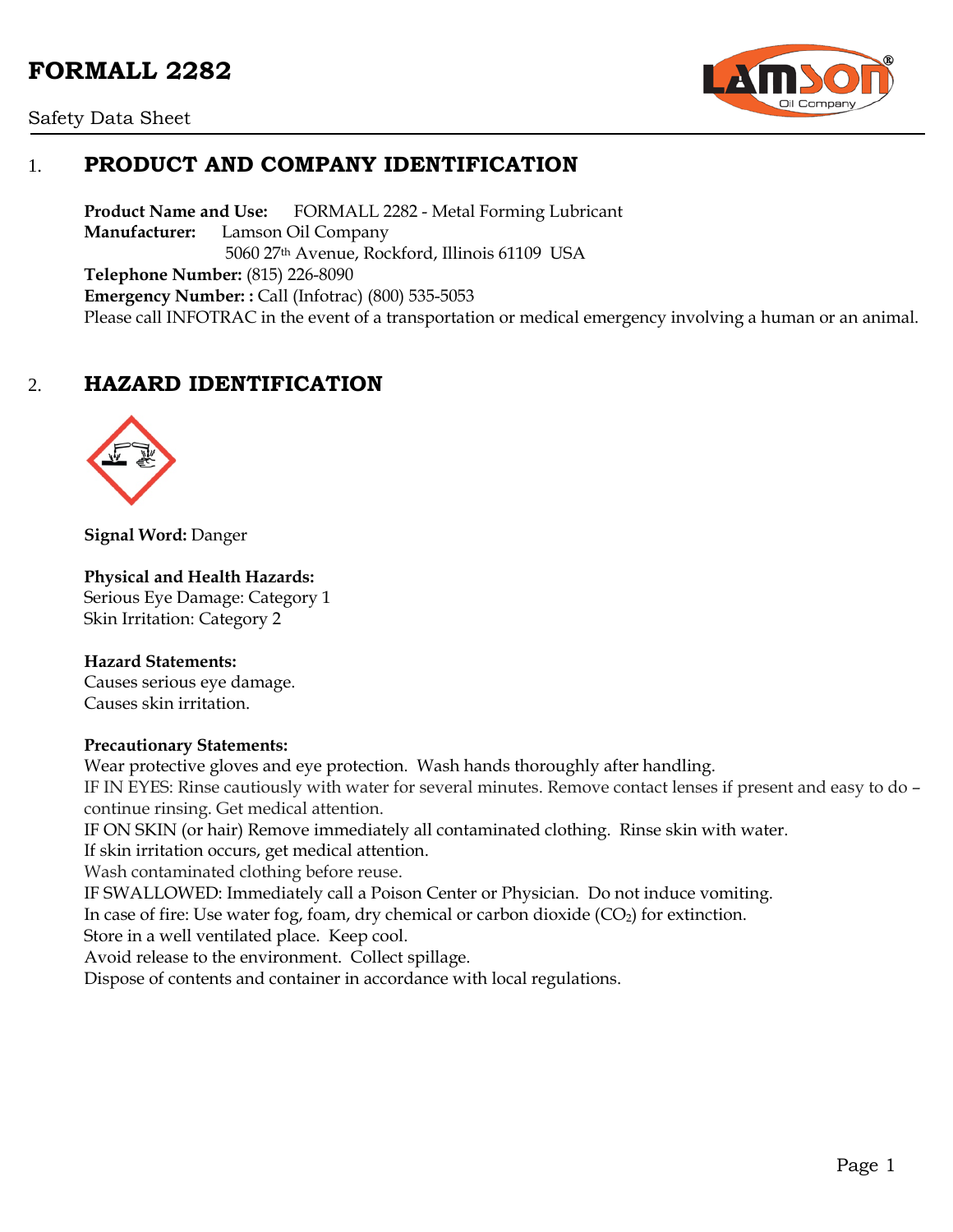Safety Data Sheet

### 3. **COMPONENTS**

| <b>Substantial Ingredients</b>                         | CAS#           | Weight $\%$ | <b>GHS Classification</b>      |
|--------------------------------------------------------|----------------|-------------|--------------------------------|
| Distillates (petroleum), hydrotreated heavy naphthenic | 64742-52-5     | $~10\%$     | Eye Ir 2, Skin Ir 2            |
| <b>Emulsifier Base</b>                                 | Mixture        | $>10\%$     | Eye Ir 2, Skin Ir 2            |
| Polyphosphoric polymers                                | 68514-88-5     | $>10\%$     | <b>None</b>                    |
| Triethanolamine                                        | $102 - 71 - 6$ | $>10\%$     | <b>None</b>                    |
| Boron Alkanolamide                                     | mixture        | $~10\%$     | Eye Dam 1, Skin Ir 2, Ac Tox 4 |
| Nitrobutyl Morpholine                                  | 2224-44-4      | $~12\%$     | Act Tox 4, Skin Ir 2 Eye Cor 1 |
|                                                        |                |             | Skin Sen 1                     |
| Diethanolamine                                         | 111-42-2       | $< 0.3\%$   | Acute Tox Oral 4, Skin Irr 3   |
|                                                        |                |             | Eye Damage 1, Aquatic Tox 3    |
|                                                        |                |             |                                |

### 4. **FIRST AID MEASURES**

**IF IN EYES:** Rinse cautiously with water for several minutes. Remove contact lenses if present and easy to do – continue rinsing. Get medical attention.

**IF ON SKIN** (or hair): Remove immediately all contaminated clothing. Rinse skin with water. If skin irritation occurs, get medical attention.

**IF SWALLOWED**: Immediately call a Poison Center or Physician. Do not induce vomiting. **IF INHALED:** Remove to fresh air; apply artificial respiration if necessary. Get medical attention.

### 5. **FIRE-FIGHTING MEASURES**

#### **General Hazard**

Petroleum products can form combustible mixtures at temperatures at or above the flash point.

#### **Fire-Fighting**

Keep fire exposed containers cool with water spray. Separate unburning product from fire. Use carbon dioxide, foam, or dry chemical extinguishing media to put out fires.

#### **Unusual Decomposition Products Under Fire Conditions**

None

## 6. **ACCIDENTAL RELEASE MEASURES**

#### **Personal Precautions**

Remove contaminated clothing, including shoes and wash thoroughly after contact. Launder contaminated clothing before reuse.

### **Environmental Precautions**

Stop leak if without risk. Dike large spills to prevent ingress into sewers or waterways. Eliminate all sources of ignition. Ensure adequate ventilation. Clean spills with absorbent and store in marked containers for disposal. Dispose in accordance with all applicable regulations.

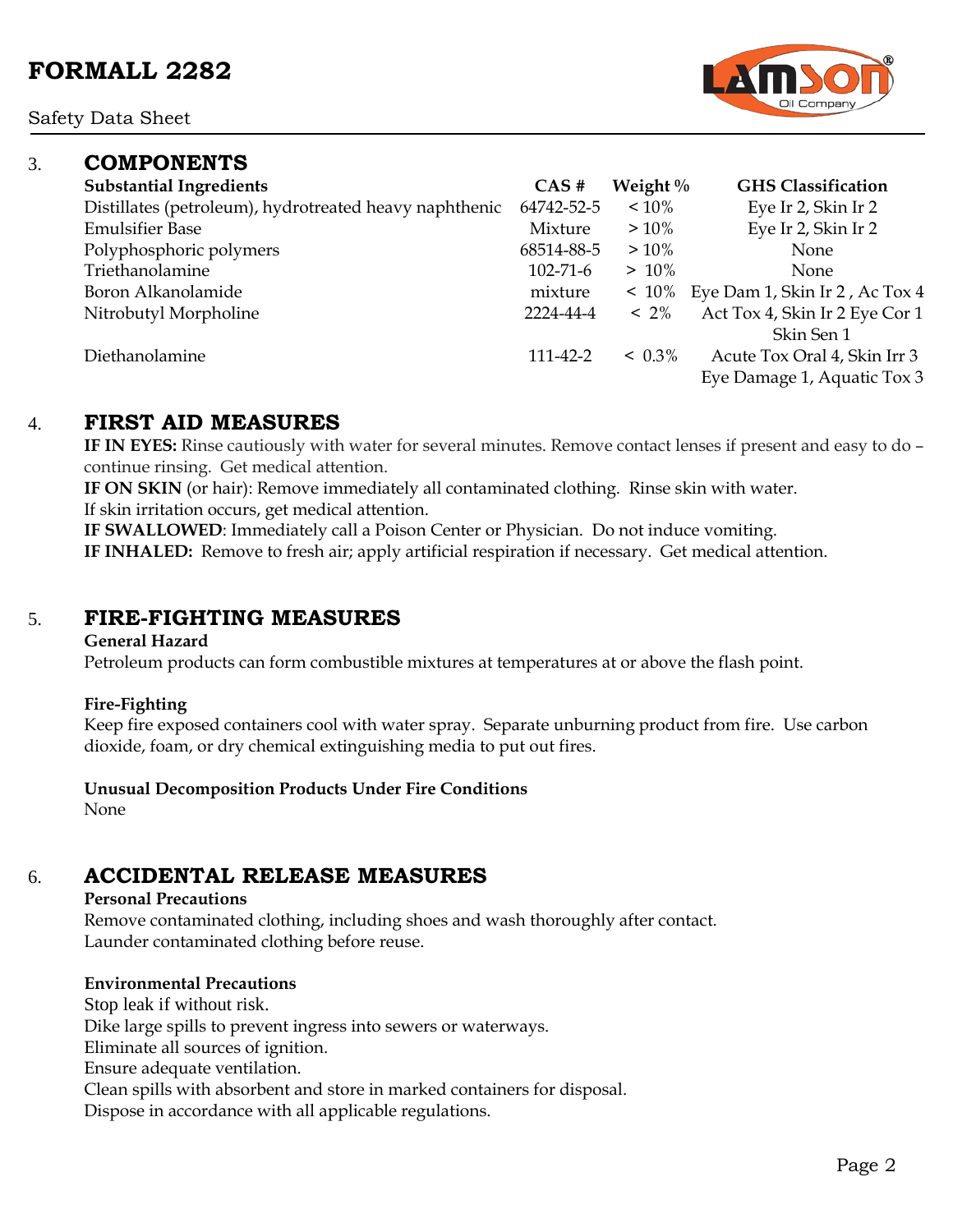

Safety Data Sheet

## 7. **HANDLING AND STORAGE**

#### **Safe Handling and Storage**

Do not handle, store, or dispense near open flames or ignition sources. Keep containers inside and out of direct sunlight. Avoid extreme temperatures. Do not reuse containers.

#### **Incompatible Products**

Avoid strong oxidizing and reducing agents.

# 8. **EXPOSURE CONTROL AND PERSONAL PROTECTION**

#### **Ventilation**

Local exhaust is usually sufficient. General exhaust is preferred.

#### **Personal Protection**

Use approved respirator when airborne exposure limits are exceeded. Use petroleum resistant gloves to avoid prolonged contact. Wear goggles or safety glasses with splashguards.

#### **Work Place Exposure Guide Lines**

Petroleum Oil mist has a TLV limit of 5 mg/m3. Triethanolamine has a recommended TLV of 5 mg/m3. Diethanolamine has a TLV of 1 ppm (ACGIH).

## 9. **PHYSICAL AND CHEMICAL PROPERTIES**

| <b>Boiling Point:</b>                          | $>$ 500 °F                                |  |  |
|------------------------------------------------|-------------------------------------------|--|--|
| Specific Gravity (water =1):                   | 1.03                                      |  |  |
| Vapor pressure (mm Hg):                        | $\leq 1$                                  |  |  |
| <b>Melting Point:</b>                          | Not Applicable                            |  |  |
| Vapor Density (Air =1):                        | > 5                                       |  |  |
| Evaporation Rate (butyl Acetate=1):            | ${}_{0.1}$                                |  |  |
| Solubility in water:                           | Emulsifies                                |  |  |
| Reactivity in water:                           | NIL                                       |  |  |
| <b>Appearance and Odor:</b>                    | Clear, dark brown liquid; mild odor       |  |  |
| Flash point:                                   | $>$ 330 °F                                |  |  |
| Flammable Limits (volume percent in air):      | LEL: Not Established UEL: Not Established |  |  |
| <b>Autoignition Temperature: approximately</b> | Not Established                           |  |  |

## 10. **STABILITY AND REACTIVITY**

**Stability:** [ ] Unstable [ X ] Stable **Conditions to avoid:** None **Incompatibility (Materials to avoid):** Strong oxidizing and reducing agents. **Hazardous Decomposition Products:** Combustion may produce oxides of carbon. **Hazardous Polymerization:** [ ] May Occur [ X ] Will Not Occur **Conditions to Avoid:** Not Applicable